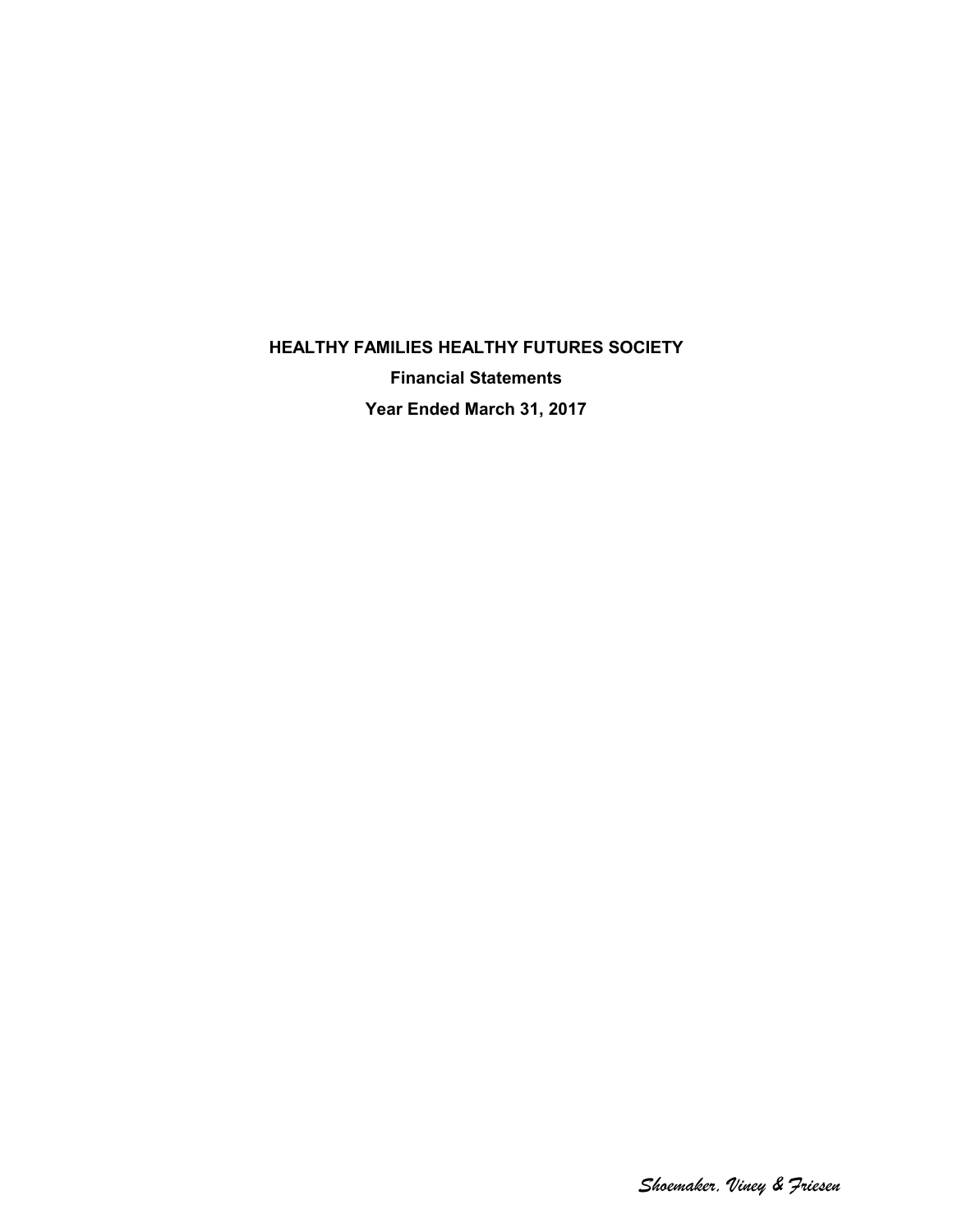# **HEALTHY FAMILIES HEALTHY FUTURES SOCIETY Index to Financial Statements Year Ended March 31, 2017**

|                                        | Page     |
|----------------------------------------|----------|
| FINANCIAL STATEMENTS                   |          |
| <b>Statement of Financial Position</b> |          |
| Statement of Revenues and Expenditures | $2 - 3$  |
| Statement of Changes in Net Assets     | 6        |
| <b>Statement of Cash Flow</b>          | 5        |
| Notes to Financial Statements          | $6 - 10$ |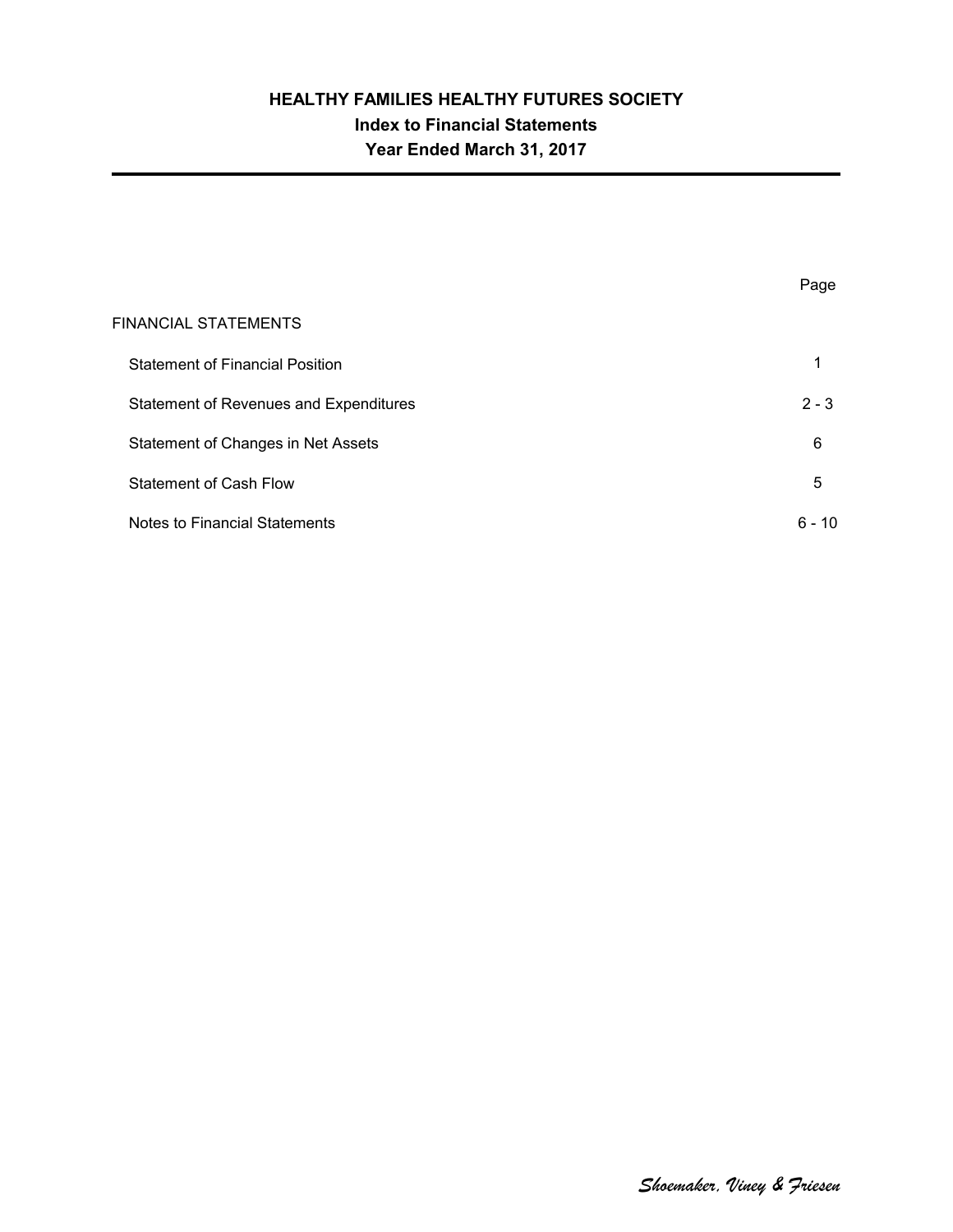#### **Statement of Financial Position**

**March 31, 2017**

|                                                                                                                                                                                                                                                        | 2017                                                                               |    | 2016                                                                         |  |
|--------------------------------------------------------------------------------------------------------------------------------------------------------------------------------------------------------------------------------------------------------|------------------------------------------------------------------------------------|----|------------------------------------------------------------------------------|--|
| <b>ASSETS</b>                                                                                                                                                                                                                                          |                                                                                    |    |                                                                              |  |
| <b>CURRENT</b><br>Cash<br>Cash restricted for specific projects (Note 4)<br>Term deposits<br>Funds held in trust (Note 5)<br>Restricted reserve term deposit (Note 6)<br>Accounts receivable<br>Goods and services tax recoverable<br>Security deposit | \$<br>141,584<br>16,026<br>352,871<br>48,335<br>12,679<br>26,183<br>3,334<br>1,500 | \$ | 684,459<br>23,527<br>257,710<br>32,852<br>12,516<br>23,401<br>5,279<br>1,500 |  |
|                                                                                                                                                                                                                                                        | \$<br>602,512                                                                      | \$ | 1,041,244                                                                    |  |
| <b>LIABILITIES AND NET ASSETS</b><br><b>CURRENT</b><br>Funds held in trust (Note 5)<br>Accounts payable<br>Wages payable<br>Deferred contributions (Note 7)                                                                                            | \$<br>48,335<br>18,806<br>80,169<br>199,841                                        | \$ | 32,852<br>7,052<br>67,271<br>714,043                                         |  |
| RESTRICTED RESERVE FUND PAYABLE (Note 6)                                                                                                                                                                                                               | 347,151<br>12,679                                                                  |    | 821,218<br>12,516                                                            |  |
| <b>NET ASSETS</b><br>Accumulated surplus                                                                                                                                                                                                               | 359,830<br>242,682                                                                 |    | 833,734<br>207,510                                                           |  |
|                                                                                                                                                                                                                                                        | \$<br>602,512                                                                      | \$ | 1,041,244                                                                    |  |
| CONTINGENT LIABILITY (Note 8)                                                                                                                                                                                                                          |                                                                                    |    |                                                                              |  |

LEASE COMMITMENTS *(Note 9)*

#### **ON BEHALF OF THE BOARD**

\_\_\_\_\_\_\_\_\_\_\_\_\_\_\_\_\_\_\_\_\_\_\_\_\_\_\_\_\_ *Director* \_\_\_\_\_\_\_\_\_\_\_\_\_\_\_\_\_\_\_\_\_\_\_\_\_\_\_\_\_ *Director*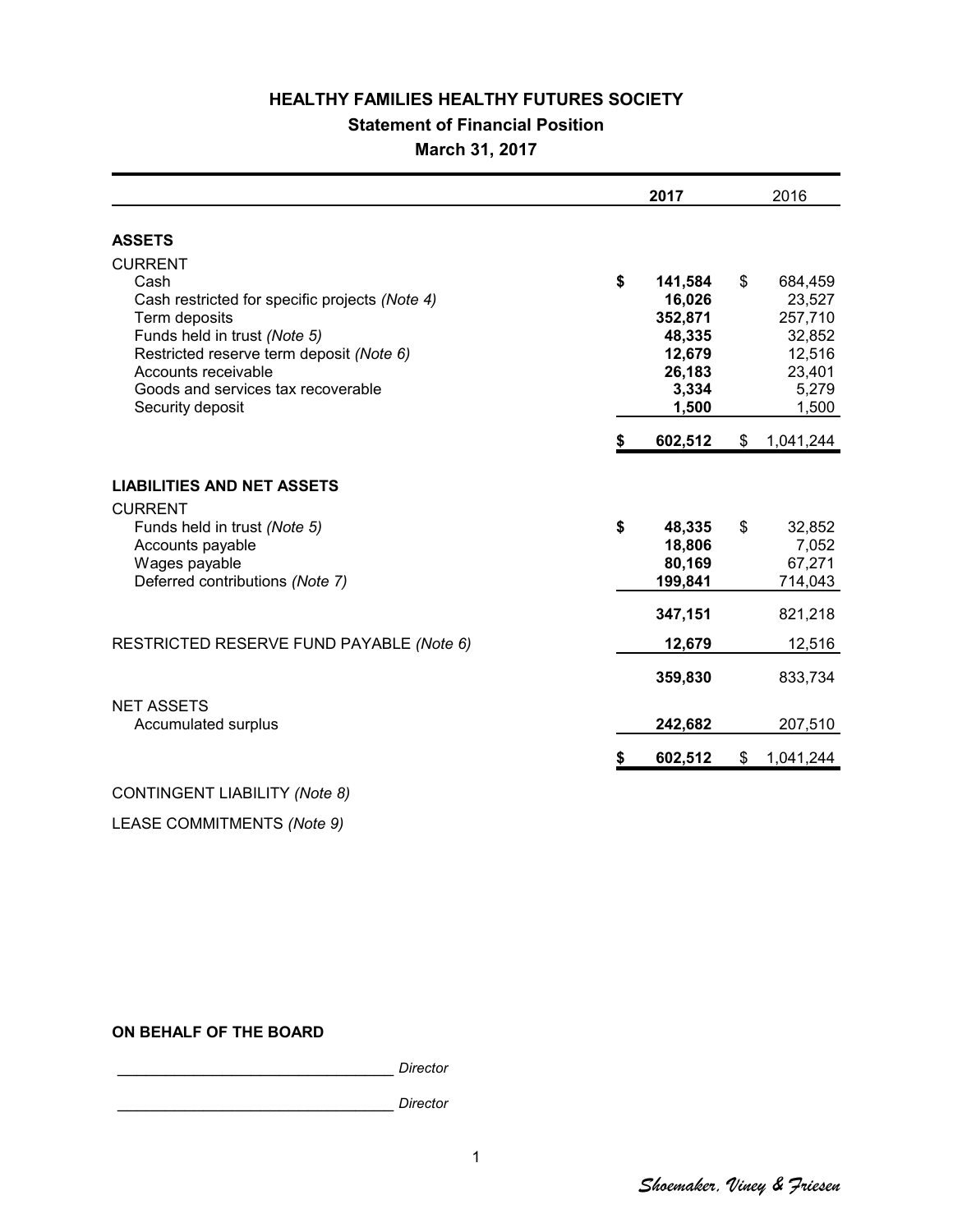### **Statement of Revenues and Expenditures**

**Year Ended March 31, 2017**

|                                              | <b>Budget</b><br>(Unaudited) |               |               |
|----------------------------------------------|------------------------------|---------------|---------------|
|                                              | 2017                         | 2017          | 2016          |
|                                              |                              |               |               |
| <b>REVENUE</b>                               |                              |               |               |
| Pembina Gateway funding                      | \$<br>549,713                | \$<br>763,728 | \$<br>549,713 |
| Operating - CFS                              | 541,137                      | 540,677       | 541,137       |
| Family & Community Safety Program            | 249,926                      | 244,057       | 114,244       |
| <b>NWC Alberta FASD Services Network</b>     | 218,675                      | 198,480       | 220,493       |
| Health Canada funding                        | 94,722                       | 94,722        | 94,722        |
| Alberta Seniors & Housing                    | 40,000                       | 53,333        | 13,333        |
| <b>Alberta Health Services</b>               | 33,247                       | 34,300        | 33,247        |
| Donations                                    | 7,800                        | 30,599        | 20,481        |
| Membership and training grants               | 13,155                       | 19,197        | 37,390        |
| <b>Contract Accounting Fees</b>              | 14,000                       | 15,000        | 14,000        |
| Interest revenue                             | 4,000                        | 9,074         | 5,395         |
| Casino Revenue                               | 18,825                       | 7,500         | 23,280        |
| Workshops and fundraising                    | 13,000                       | 4,020         | 14,593        |
|                                              |                              |               |               |
|                                              |                              |               |               |
|                                              | 1,798,200                    | 2,014,687     | 1,682,028     |
|                                              |                              |               |               |
| <b>STAFFING EXPENDITURES</b>                 |                              |               |               |
| <b>Total staffing</b>                        | 1,071,258                    | 1,080,431     | 978,191       |
|                                              |                              |               |               |
|                                              |                              |               |               |
| <b>DIRECT CLIENT EXPENDITURES</b>            |                              |               |               |
| Pembina Gateway (PLCs)                       | 420,632                      | 546,516       | 360,395       |
| Travel and subsistence                       | 111,367                      | 115,480       | 109,997       |
| <b>Barrhead Family and Community Support</b> |                              |               |               |
| Services                                     |                              | 42,000        | 21,000        |
| Materials and supplies                       | 9,465                        | 11,602        | 21,262        |
| Staff training - program related             | 18,724                       | 20,063        | 21,457        |
| Evaluation and monitoring                    | 25,400                       | 19,783        | 14,338        |
| Telephone and communications                 | 14,700                       | 16,056        | 13,166        |
| Program awareness                            | 4,996                        | 11,094        | 10,759        |
| Education and workshop                       | 4,800                        | 8,871         | 13,225        |
| Nutritional supplements                      | 12,310                       | 8,468         | 9,533         |
| Family subsidies                             | 850                          | 413           | 593           |
|                                              |                              |               |               |
|                                              | 623,244                      | 800,346       | 595,725       |

*(continues)*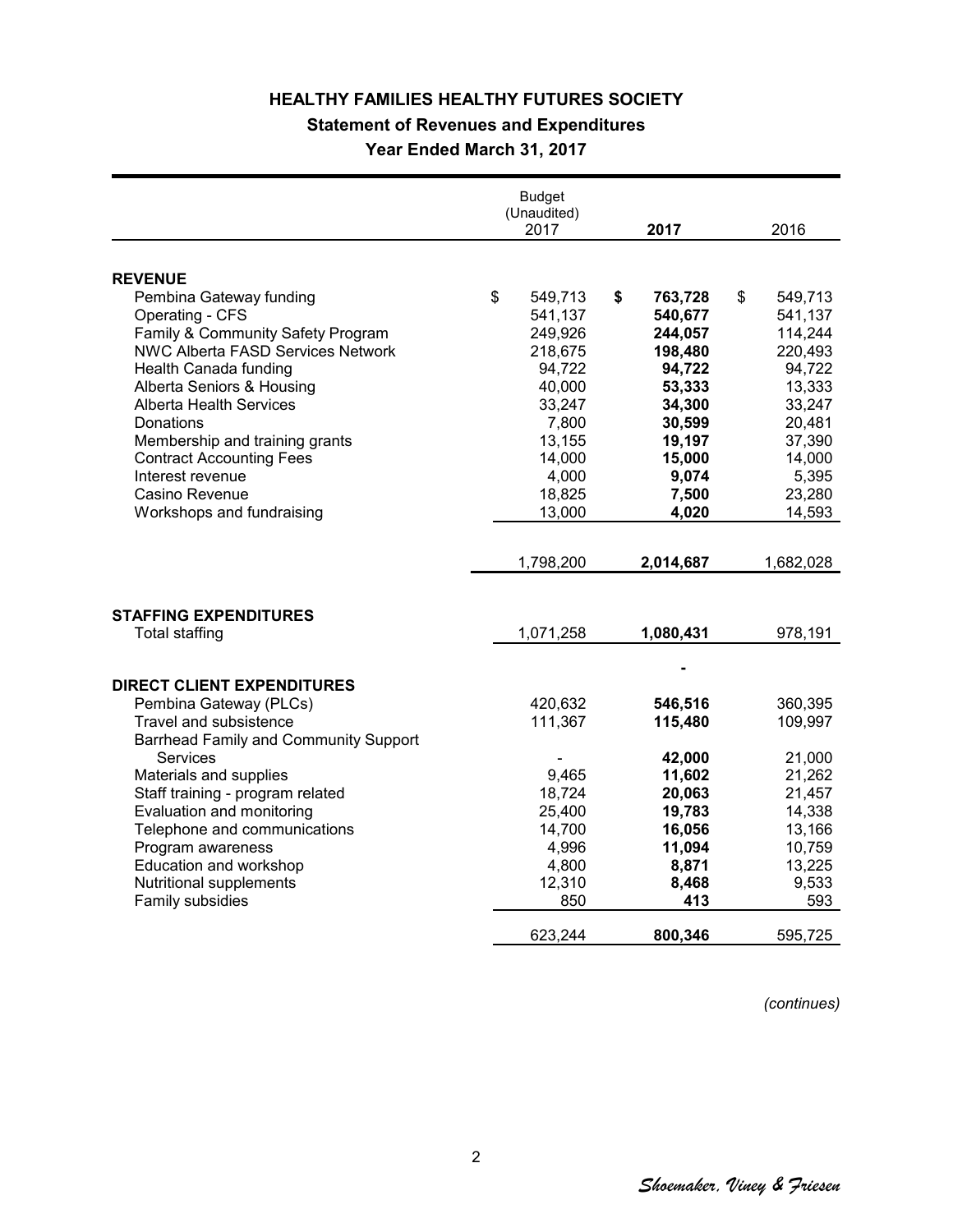# **HEALTHY FAMILIES HEALTHY FUTURES SOCIETY Statement of Revenues and Expenditures** *(continued)* **Year Ended March 31, 2017**

|                                                            | <b>Budget</b><br>(Unaudited)<br>2017 | 2017         | 2016                     |
|------------------------------------------------------------|--------------------------------------|--------------|--------------------------|
|                                                            |                                      |              |                          |
| <b>FACILITY EXPENDITURES</b>                               |                                      |              |                          |
| Rental of space                                            | \$<br>40,900                         | \$<br>36,581 | \$<br>36,571             |
| <b>Building maintenance</b>                                | 7,150                                | 6,067        | 5,785                    |
| Facility insurance                                         | 3,650                                | 3,688        | 5,504                    |
|                                                            | 51,700                               | 46,336       | 47,860                   |
|                                                            |                                      |              |                          |
| <b>ADMINISTRATIVE EXPENDITURES AND</b><br><b>TRANSFERS</b> |                                      |              |                          |
| Office materials, supplies and postage                     | 8,550                                | 11,472       | 10,071                   |
| Purchase/rental of office equipment                        | 5,650                                | 8,868        | 7,449                    |
| Audit fees                                                 | 5,850                                | 7,243        | 6,800                    |
| Telephone and communications                               | 6,320                                | 5,818        | 6,003                    |
| Board expenses                                             | 2,350                                | 3,747        | 2,316                    |
| Staff recruitment                                          | 1,050                                | 3,443        | 364                      |
| Liability insurance                                        | 3,100                                | 3,075        | 1,100                    |
| Fundraising                                                | 3,000                                | 2,666        | 7,128                    |
| Association dues                                           | 1,300                                | 2,408        | 1,180                    |
| <b>Annual General Meeting</b>                              | 1,315                                | 1,902        | 1,420                    |
| <b>Bank charges</b>                                        | 1,000                                | 1,381        | 1,314                    |
| <b>IT Support</b>                                          | 900                                  | 266          | 325                      |
| Equipment repairs and maintenance                          | 600                                  | 113          | 77                       |
| Miscellaneous                                              | 350                                  |              | 27                       |
| Legal fees                                                 | 1,000                                |              |                          |
|                                                            |                                      |              | $\overline{\phantom{0}}$ |
|                                                            | 42,335                               | 52,402       | 45,574                   |
| <b>TOTAL EXPENDITURES</b>                                  | 1,580,105                            | 1,979,515    | 1,667,350                |
| <b>TOTAL EXCESS OF INCOME OVER</b><br><b>EXPENDITURES</b>  | \$<br>9,663                          | \$<br>35,172 | \$<br>14,678             |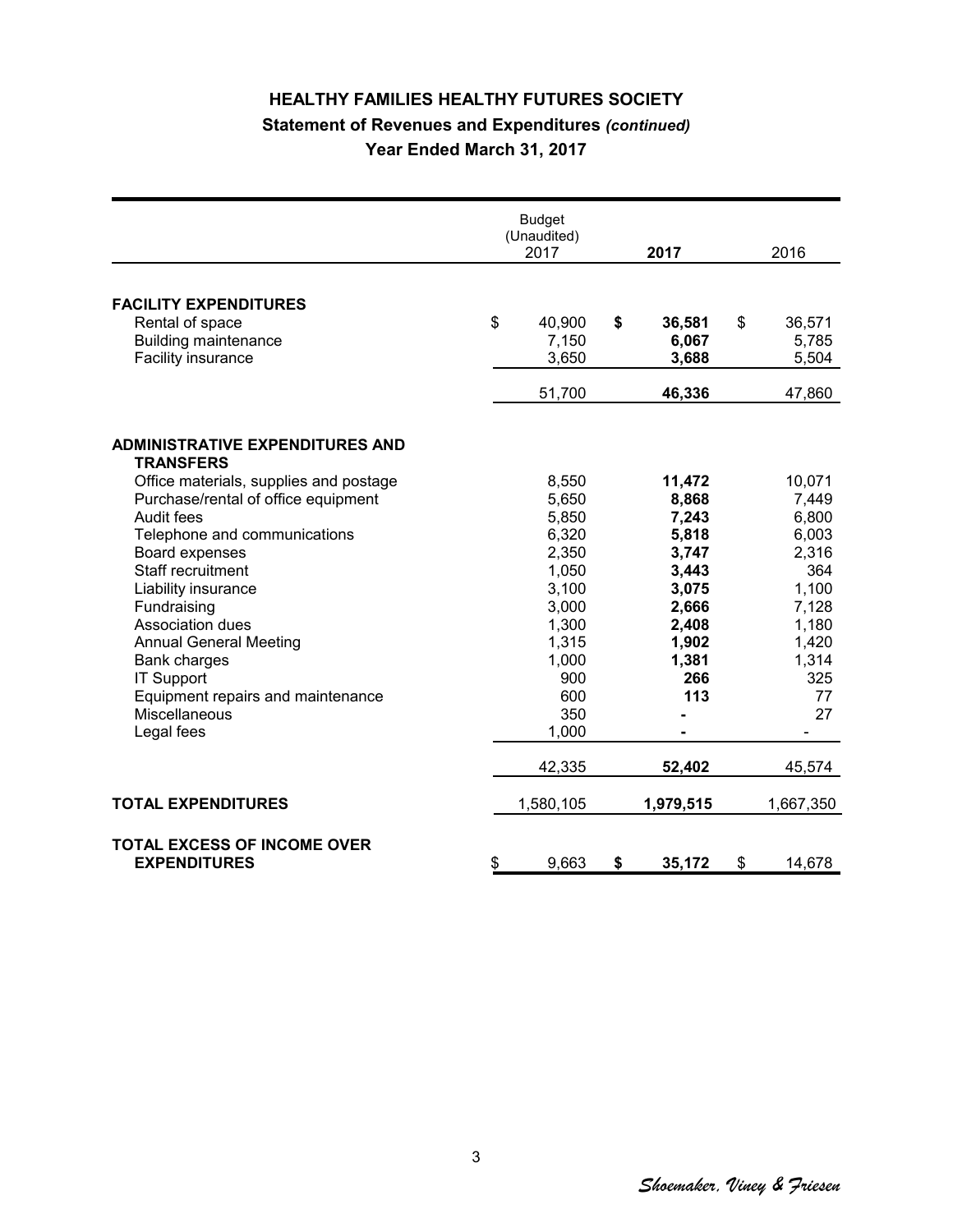# **HEALTHY FAMILIES HEALTHY FUTURES SOCIETY Statement of Changes in Net Assets Year Ended March 31, 2017**

|                                       |   | 2017       |    |         |
|---------------------------------------|---|------------|----|---------|
|                                       |   |            |    |         |
| <b>NET ASSETS - BEGINNING OF YEAR</b> | S | 207,510 \$ |    | 192.832 |
| Excess of revenue over expenditures   |   | 35,172     |    | 14,678  |
| <b>NET ASSETS - END OF YEAR</b>       |   | 242,682    | -S | 207,510 |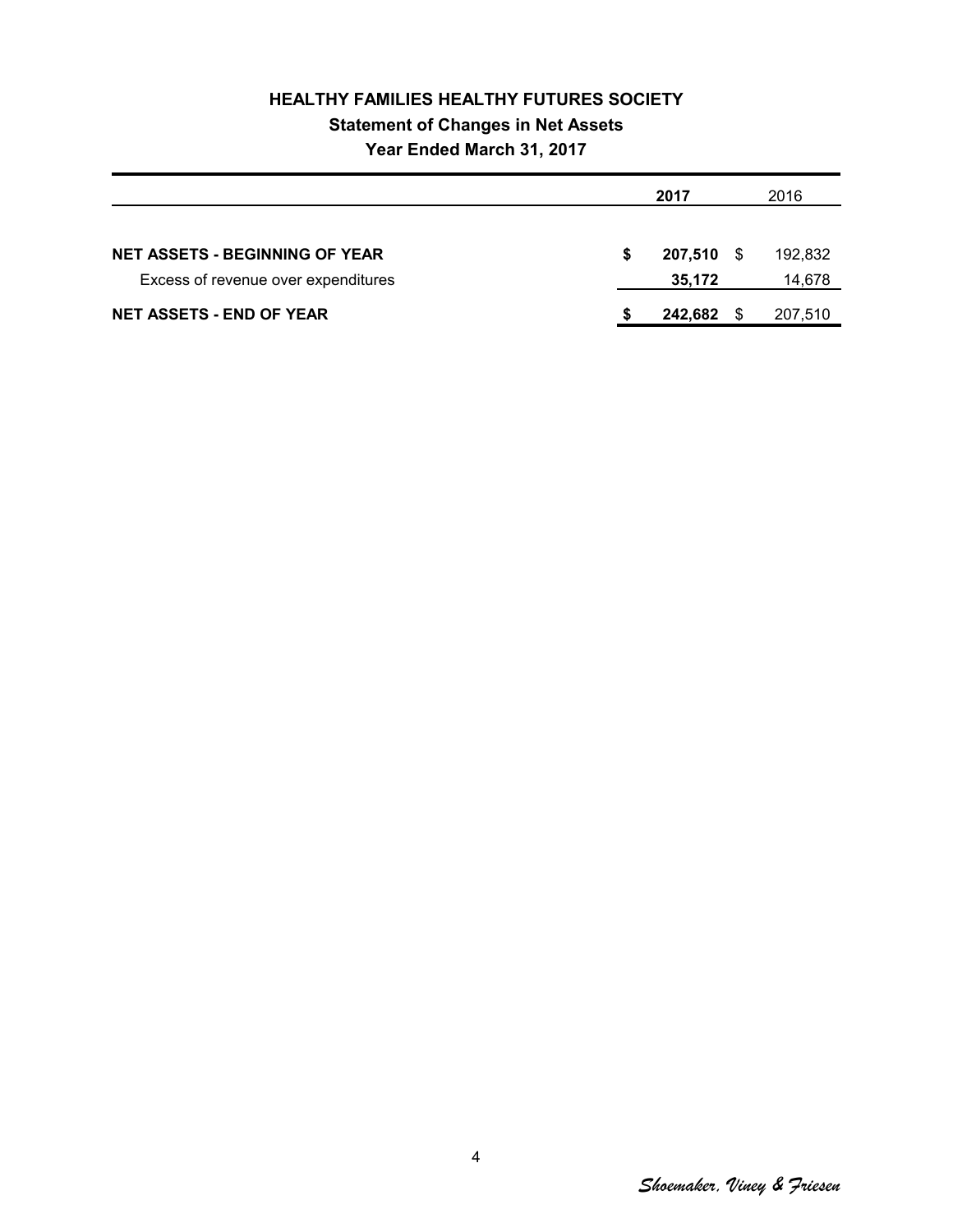## **HEALTHY FAMILIES HEALTHY FUTURES SOCIETY Statement of Cash Flow**

# **Year Ended March 31, 2017**

|                                                                                                                                                                                                    |    | 2017                                                                       | 2016                                                                           |
|----------------------------------------------------------------------------------------------------------------------------------------------------------------------------------------------------|----|----------------------------------------------------------------------------|--------------------------------------------------------------------------------|
| <b>OPERATING ACTIVITIES</b><br>Excess of revenue over expenditures                                                                                                                                 | \$ | 35,172                                                                     | \$<br>14,678                                                                   |
| Changes in non-cash working capital:<br>Accounts receivable<br>GST payable (recoverable)<br>Security deposit<br>Funds held in trust<br>Accounts payable<br>Wages payable<br>Deferred contributions |    | (2,782)<br>1,945<br>15,483<br>11,754<br>12,898<br>(514, 202)<br>(474, 904) | (16, 738)<br>(7)<br>100<br>711<br>(49, 154)<br>(29, 334)<br>466,609<br>372,187 |
| Cash flow from (used by) operating activities                                                                                                                                                      |    | (439, 732)                                                                 | 386,865                                                                        |
| <b>INVESTING ACTIVITY</b><br>Increase in Restricted Reserve Fund payable                                                                                                                           |    | 163                                                                        | 112                                                                            |
| <b>INCREASE (DECREASE) IN CASH FLOW</b>                                                                                                                                                            |    | (439, 569)                                                                 | 386,977                                                                        |
| CASH AND CASH EQUIVALENTS - BEGINNING OF YEAR                                                                                                                                                      |    | 1,011,064                                                                  | 624,087                                                                        |
| CASH AND CASH EQUIVALENTS - END OF YEAR                                                                                                                                                            | S  | 571,495                                                                    | \$<br>1,011,064                                                                |
| <b>CASH CONSISTS OF:</b><br>Cash<br>Cash restricted for specific projects<br>Funds held in trust<br>Term deposits<br>Restricted reserve term deposit                                               | \$ | 141,584<br>16,026<br>48,335<br>352,871<br>12,679                           | \$<br>684,459<br>23,527<br>32,852<br>257,710<br>12,516                         |
|                                                                                                                                                                                                    | S  | 571,495                                                                    | \$<br>1,011,064                                                                |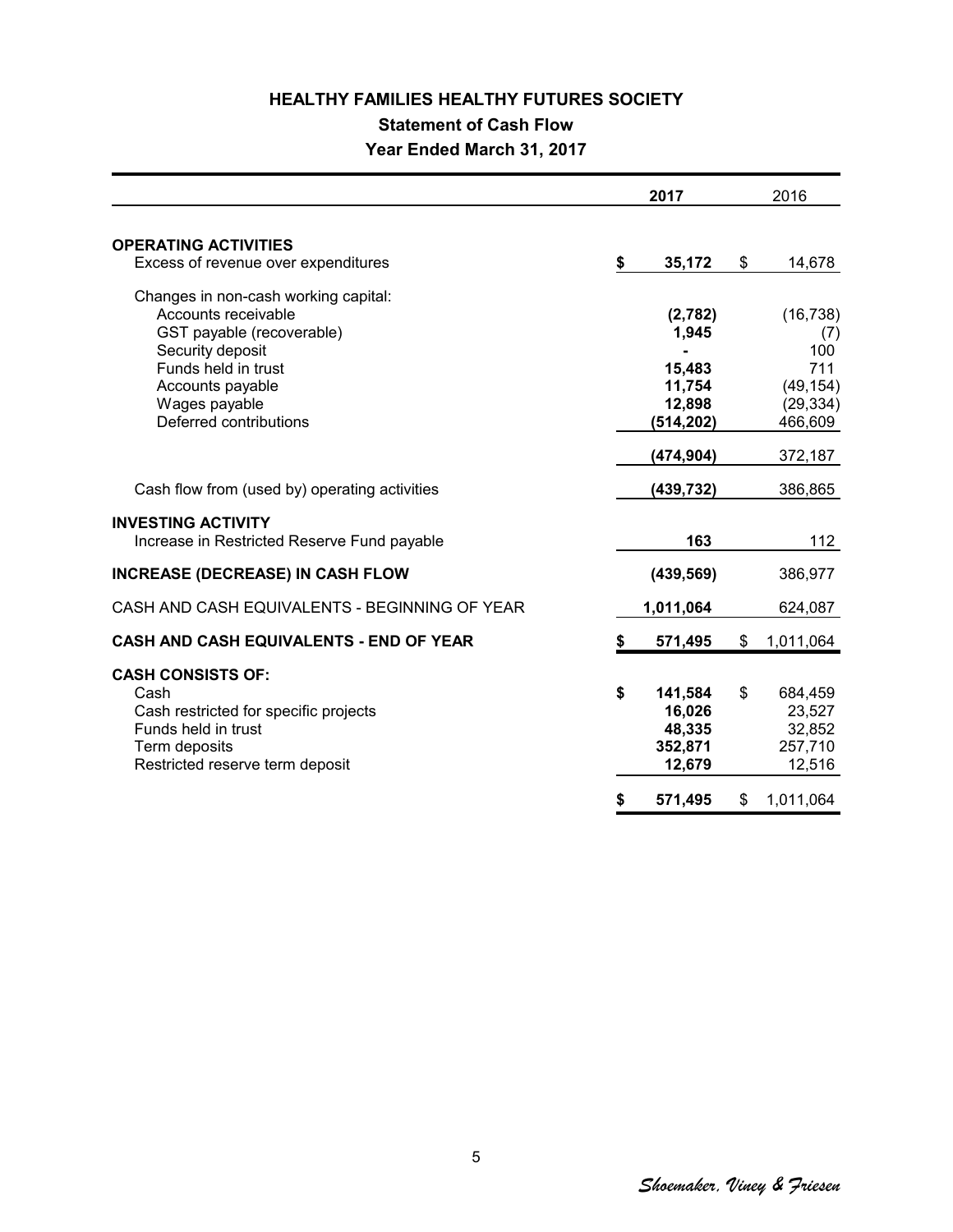**Notes to Financial Statements**

#### **March 31, 2017**

#### 1. DESCRIPTION OF ACTIVITIES

Healthy Families Healthy Futures Society is a registered charity which is exempt from income tax. The Society provides multiple programs to support individuals and families including:

#### **Home Visitation**

A preventative early intervention program providing services to families prenatally and continuing up to five years after birth, who have economic and social factors which may increase risk factors for child abuse and neglect.

The program is provided in Whitecourt, Mayerthorpe, Barrhead, Westlock, Athabasca, Morinville, Swan Hills and surrounding areas.

#### **Early Childhood Development Initiatives**

Provides support for families with children under six who are not eligible for the Home Visitation Program.

The program is provided in Westlock and surrounding areas.

#### **Parent Link Centre**

Provides parent education for the general population, including Triple P Parenting Program, Seeds to Sunshine Early Child Development Workshop, drop in play programs and community programs in Westlock and area.

#### **Thrive**

Provides direct support for those impacted by abuse. The program works collaboratively within the community to enhance public awareness through workshops and other community activities.

#### **Parent Child Assistance Program (PCAP)**

A home visitation intervention program that works with women who abuse alcohol or drugs during pregnancy, with the aim of preventing future alcohol and drug exposed births among these mothers. PCAP supports mothers in achieving this goal by helping them complete substance abuse treatment and stay in recovery and/or by motivating them to choose effective family planning methods. The program is available in Whitecourt.

#### **FASD Transitions Program**

Provides support for youth and young adults and their caregivers prenatally exposed to alcohol. The program is available in Athabasca and Whitecourt.

#### **Community Action for Healthy Relationships (CAHR)**

A community collaboration project in Westlock, Barrhead, and Athabasca. It provides coordination for the relationship violence group program "Creating Change", supportive outreach services and community awareness and protocols regarding relationship abuse.

#### **Pembina Gateway Parent Link Network**

Healthy Families Healthy Futures is the lead agent for the Pembina Gateway PLC Network. The Network offers orientation, mentorship, and leadership to 8 Parent Link Centres including Barrhead, Lac Ste Anne, Mayerthorpe, Swan Hills, Thorhild, Westlock, Whitecourt, and Smoky Lake.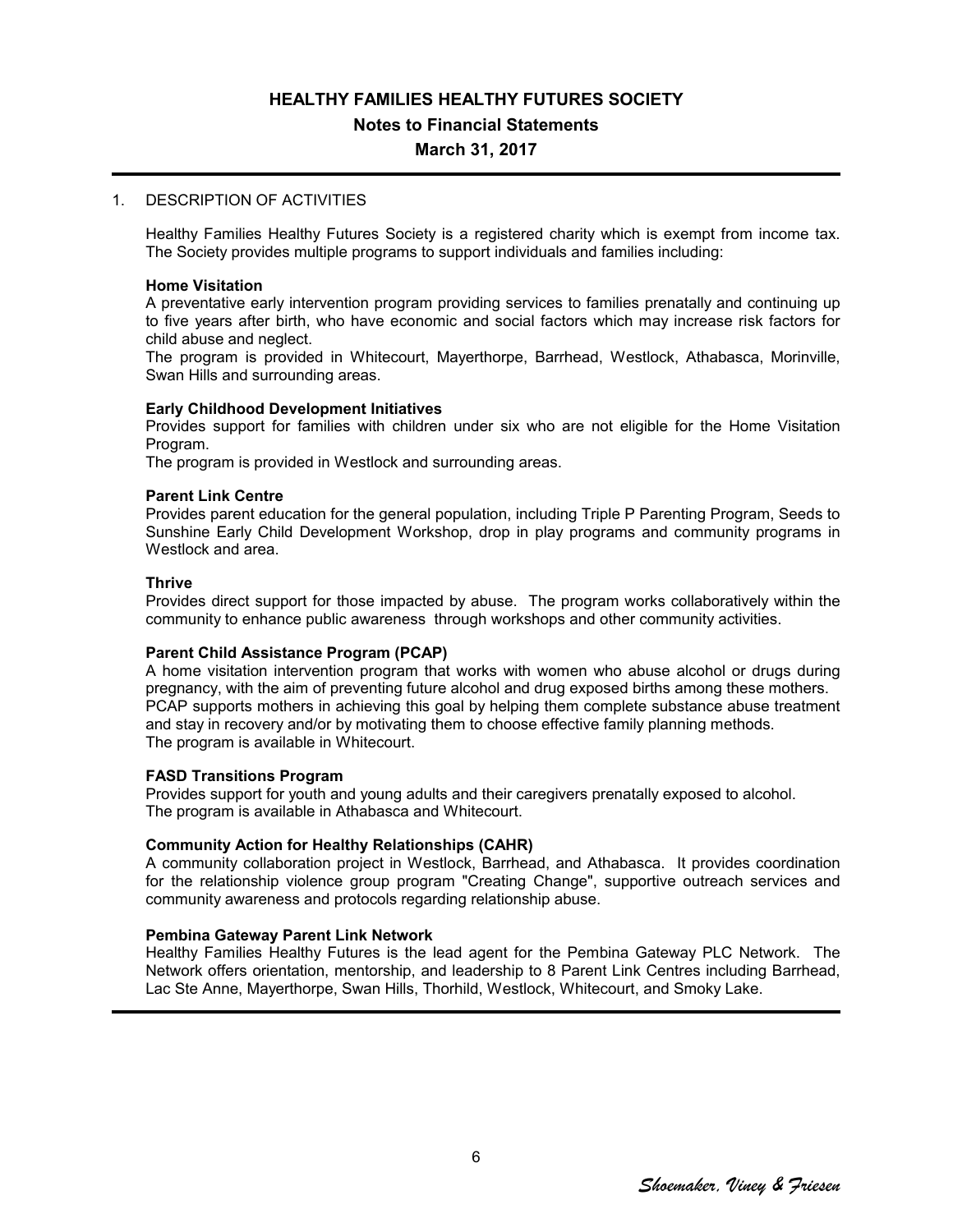# **HEALTHY FAMILIES HEALTHY FUTURES SOCIETY Notes to Financial Statements**

#### **March 31, 2017**

#### 2. SUMMARY OF SIGNIFICANT ACCOUNTING POLICIES

Significant accounting policies observed in the preparation of the financial statements are summarized below. These policies are in accordance with Canadian accounting standards for notfor-profit organizations unless otherwise noted.

#### Measurement uncertainty

When preparing financial statements according to Canadian accounting standards for not-for-profit organizations, management makes estimates and assumptions relating to:

- reported amounts of revenues and expenses
- reported amounts of assets and liabilities
- disclosure of contingent assets and liabilities.

Estimates are based on a number of factors including historical experience, current events and actions that the Society may undertake in the future, and other assumptions that management believes are reasonable under the circumstances. By their nature, these estimates are subject to measurement uncertainty and actual results could differ. In particular, estimates are used in accounting for certain items such as revenues and allowance for doubtful accounts.

#### Financial instruments policy

#### *Initial and subsequent measurement*

The Organization initially measures its financial assets and liabilities at fair value. Subsequent measurement of all financial assets and liabilities is at cost or amortized cost.

Financial assets measured at amortized cost on a straight-line basis include cash, cash restricted for specific projects, funds held in trust, term deposits, and the restricted reserve term deposit.

Financial liabilities measured at amortized cost on a straight-line basis include funds held in trust, accounts payable, and wages payable.

#### *Transaction costs*

Transaction costs related to financial instruments that will be subsequently measured at fair value are recognized in net income in the period incurred. Transactions costs related to financial instruments subsequently measured at amortized cost are included in the original cost of the assets or liability and recognized in net income over the life of the instrument using the straight-line method.

#### *Impairment*

For financial assets measured at cost or amortized cost, the Organization determines whether there are indications of possible impairment. When there is an indication of impairment, and the Organization determines that a significant adverse change has occurred during the period in the expected timing or amount of future cash flows, a write-down is recognized in net income. A previously recognized impairment loss may be reversed to the extent of the improvement. The carrying amount of the financial asset may not be greater than the amount that would have been reported at the date of the reversal had the impairment not been recognized previously. the amount of the reversal is recognized in net income.

*(continues)*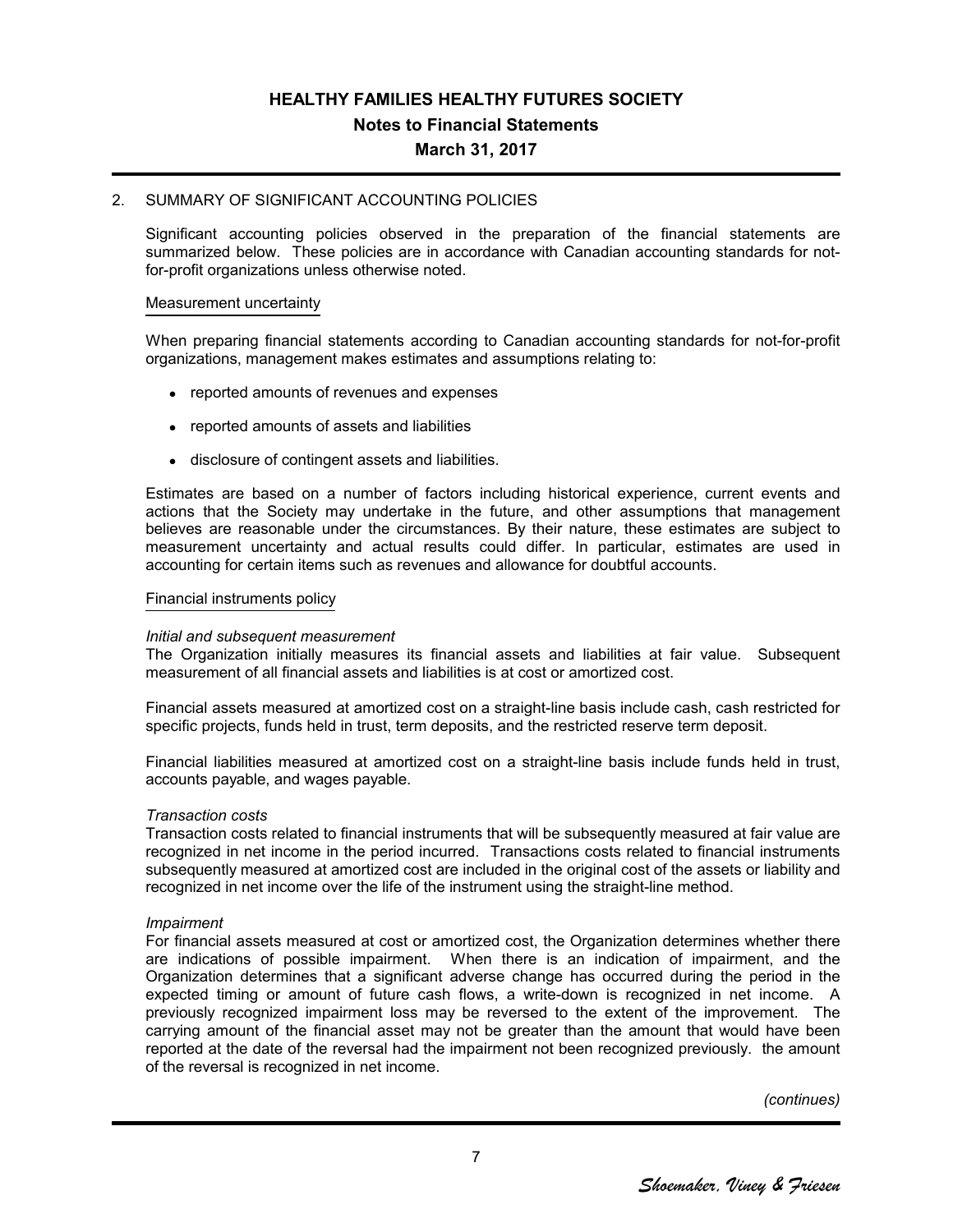## **HEALTHY FAMILIES HEALTHY FUTURES SOCIETY Notes to Financial Statements March 31, 2017**

#### 2. SUMMARY OF SIGNIFICANT ACCOUNTING POLICIES *(continued)*

#### Cash and short term investments

Cash and funds held in trust consist of cash and bank accounts.

Short-term guaranteed investment certificates purchased with a maturity of one year or less are classified as cash equivalents, and are reported on the statement of financial position as term deposits and term deposits held for specific projects.

Cash restricted for specific projects and term deposits restricted for specific projects are funds that the Society has received from various sources and are required to spend the monies for specific programming.

The restricted reserve term deposit is a guaranteed investment certificate with a maturity of less than one year. The Society must have approval from Child and Family Services before utilizing these funds.

#### Property, plant and equipment

Property, plant and equipment costing less than \$5,000 are expensed in the year of acquisition. Items costing more than \$5,000 are capitalized but not amortized. This follows the accounting policy set out by the Alberta Ministry of Children's Services. This policy is not in agreement with Canadian accounting standards for not-for-profit organizations whereby property, plant, and equipment purchased would be capitalized and amortized over their estimated useful life.

#### Revenue recognition

Healthy Families Healthy Futures Society follows the deferral method of accounting for contributions.

Restricted contributions are recognized as revenue in the year in which the related expenses are incurred. Unrestricted contributions are recognized as revenue when received or receivable if the amount to be received can be reasonably estimated and collection is reasonably assured. Endowment contributions are recognized as direct increases in net assets.

Restricted investment income is recognized as revenue in the year in which the related expenses are incurred. Unrestricted investment income is recognized as revenue when earned.

Seminar fees are recognized as revenue when the seminars are held.

#### Contributed services

Volunteers contribute a significant amount of their time each year. Because of the difficulty in determining their fair value, contributed services are not recognized in the financial statements.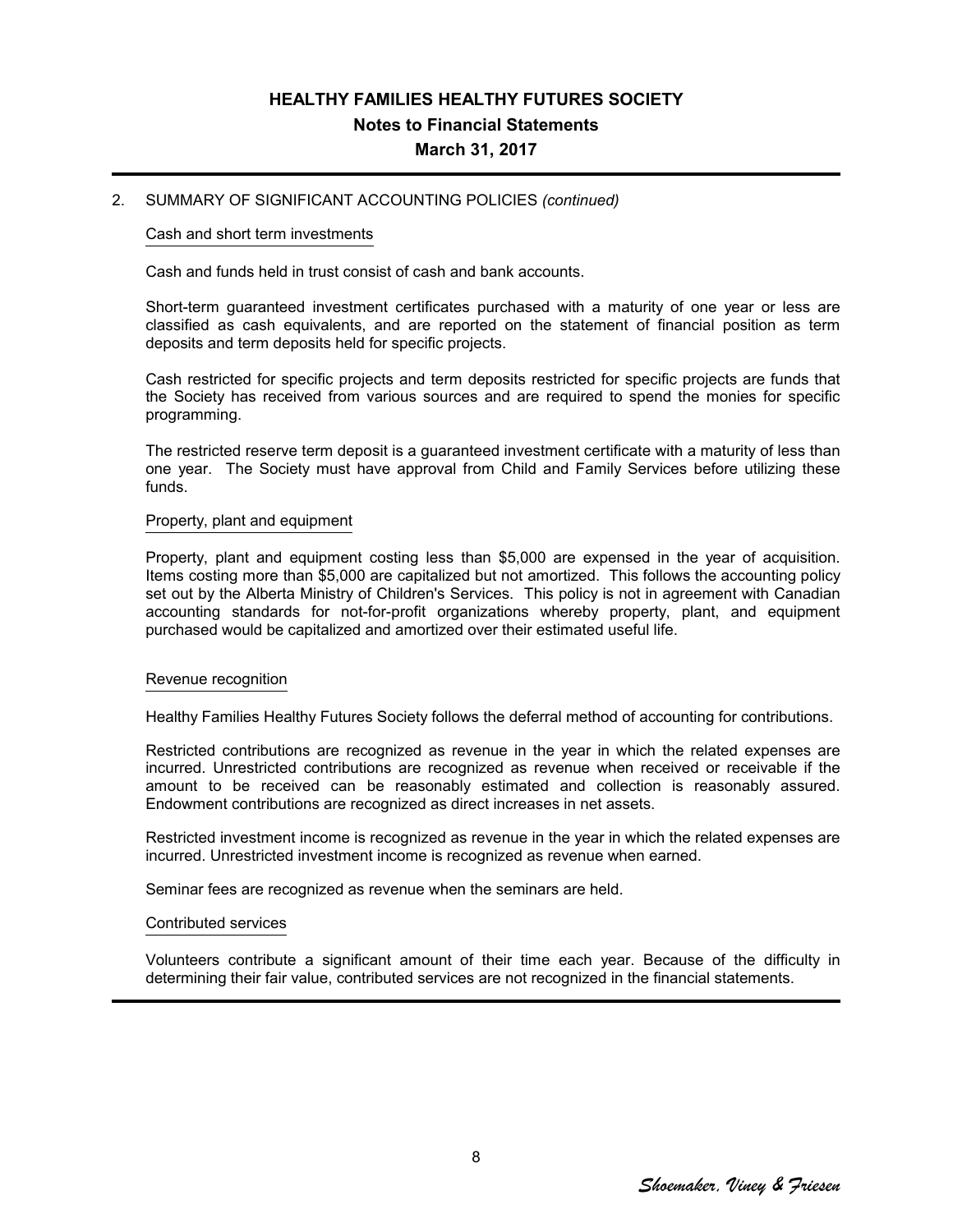## **HEALTHY FAMILIES HEALTHY FUTURES SOCIETY Notes to Financial Statements March 31, 2017**

#### 3. FINANCIAL INSTRUMENTS

The Society is exposed to various risks through its financial instruments and has a comprehensive risk management framework to monitor, evaluate and manage these risks. The following provides information about the Society's risk exposure as of March 31, 2017.

Liquidity risk

Liquidity risk is the risk that an entity will encounter difficulty in meeting obligations associated with financial liabilities. The Society is exposed to this risk mainly in respect of its receipt of funds from its grantors.

#### 4. CASH RESTRICTED FOR SPECIFIC PROJECTS

Cash restricted for specific projects relates to funds raised from a casino that are restricted as to its use.

#### 5. FUNDS HELD IN TRUST

Healthy Families Healthy Futures Society holds funds in trust for the following organizations.

|                                                            | 2017 |                 | 2016 |                 |
|------------------------------------------------------------|------|-----------------|------|-----------------|
| Prevention of Relationship Abuse Action Committee<br>Conex |      | 42,812<br>5.523 | S    | 31,829<br>1,023 |
|                                                            |      | 48.335          | \$   | 32,852          |

#### 6. RESTRICTED RESERVE FUND PAYABLE

The financial statements of the Society are reviewed annually by the Alberta Corporate Service Centre. On the completion of the statement analysis the actual surplus and amount that can be retained is determined. Since there is a delay between the end of the funding period and the determination of the annual surplus, the determined surplus transfer relates to the prior year's activity. Funds from the reserve may be applied for purposes approved by North Central Alberta Child & Family Services.